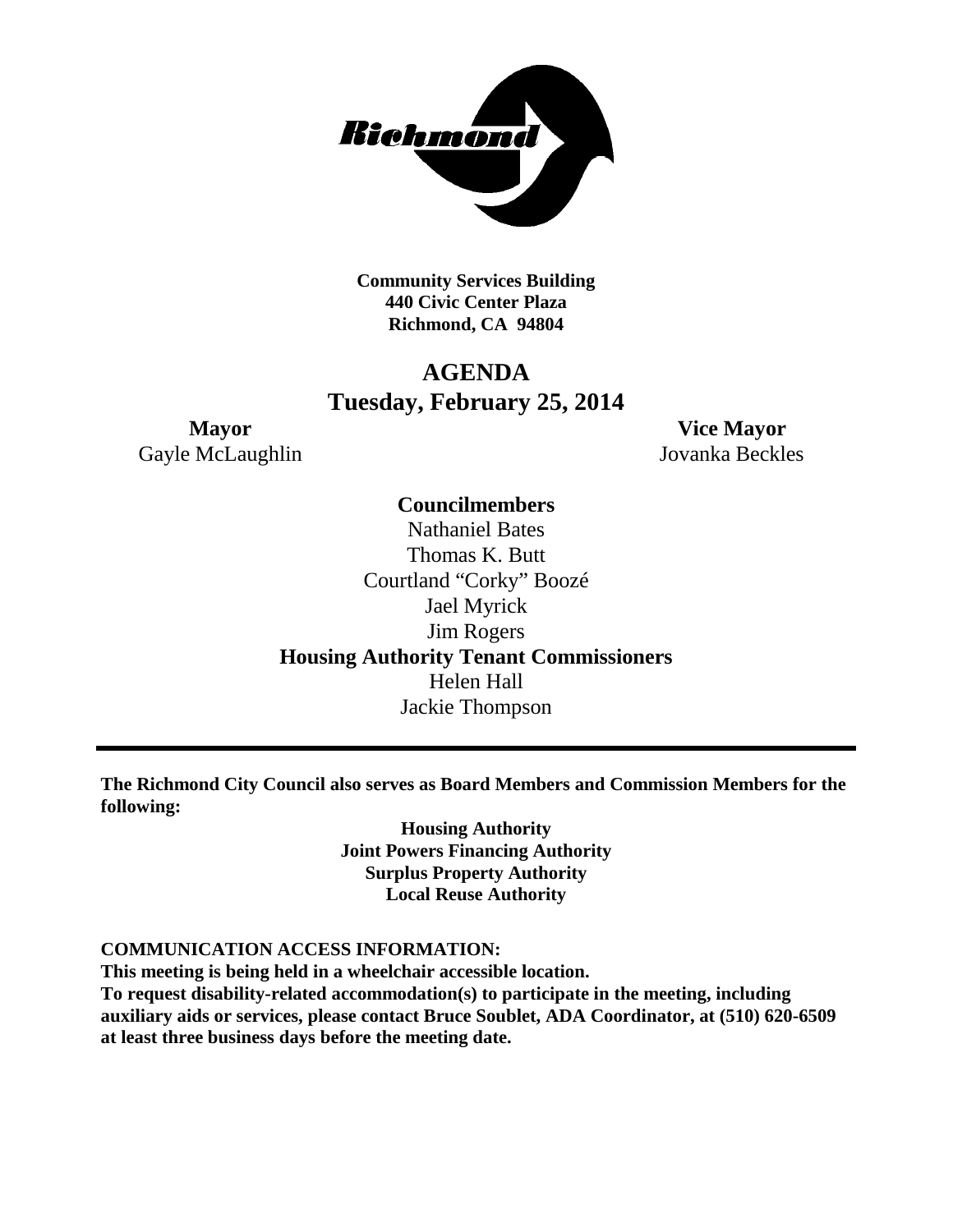# **MEETING PROCEDURES**

The City of Richmond encourages community participation at its City Council meetings and has established procedures that are intended to accommodate public input in a timely and time-sensitive way. As a courtesy to all members of the public who wish to participate in City Council meetings, please observe the following procedures:

**PUBLIC COMMENT ON AGENDA ITEMS:** Anyone who desires to address the City Council on items appearing on the agenda must complete and file a pink speaker's card with the City Clerk **prior** to the City Council's consideration of the item. Once the City Clerk has announced the item and discussion has commenced, no person shall be permitted to speak on the item other than those persons who have submitted their names to the City Clerk. Your name will be called when the item is announced for discussion. **Each speaker will be allowed TWO (2) MINUTES to address the City Council on NON-PUBLIC HEARING items listed on the agenda.**

**OPEN FORUM FOR PUBLIC COMMENT:** Individuals who would like to address the City Council on matters not listed on the agenda or on **Presentations, Proclamations and Commendations, Report from the City Attorney, or Reports of Officers** may do so under Open Forum. All speakers must complete and file a pink speaker's card with the City Clerk **prior** to the commencement of Open Forum. **The amount of time allotted to individual speakers shall be determined based on the number of persons requesting to speak during this item. The time allocation for each speaker will be as follows: 15 or fewer speakers, a maximum of 2 minutes; 16 to 24 speakers, a maximum of 1 and one-half minutes; and 25 or more speakers, a maximum of 1 minute.**

### **SPEAKERS ARE REQUESTED TO OCCUPY THE RESERVED SEATS IN THE FRONT ROW BEHIND THE SPEAKER'S PODIUM AS THEIR NAME IS ANNOUNCED BY THE CITY CLERK.**

**CONSENT CALENDAR:** Consent Calendar items are considered routine and will be enacted, approved or adopted by one motion unless a request for removal for discussion or explanation is received from the audience or the City Council. A member of the audience requesting to remove an item from the Consent Calendar must complete and file a speaker's card with the City Clerk **prior to the City Council's consideration of Agenda Review.** An item removed from the Consent Calendar may be placed anywhere on the agenda following the City Council's agenda review.

Any law enforcement officer on duty or whose service is commanded by the presiding officer shall be Sergeant-at-Arms of the Council meetings. He/she, or they, shall carry out all orders and instructions given by the presiding officer for the purpose of maintaining order and decorum at the Council meetings (City Council Rules of Procedure and Order Section III F, RMC Section 2.12.030).

**\*\*\*\*\*\*\*\*\*\*\*\*\*\*\*\*\*\*\*\*\*\*\*\*\*\*\*\*\*\*\*\*\*\*\*\*\*\*\*\*\*\*\*\*\*\*\*\*\*\*\*\*\*\*\*\*\*\***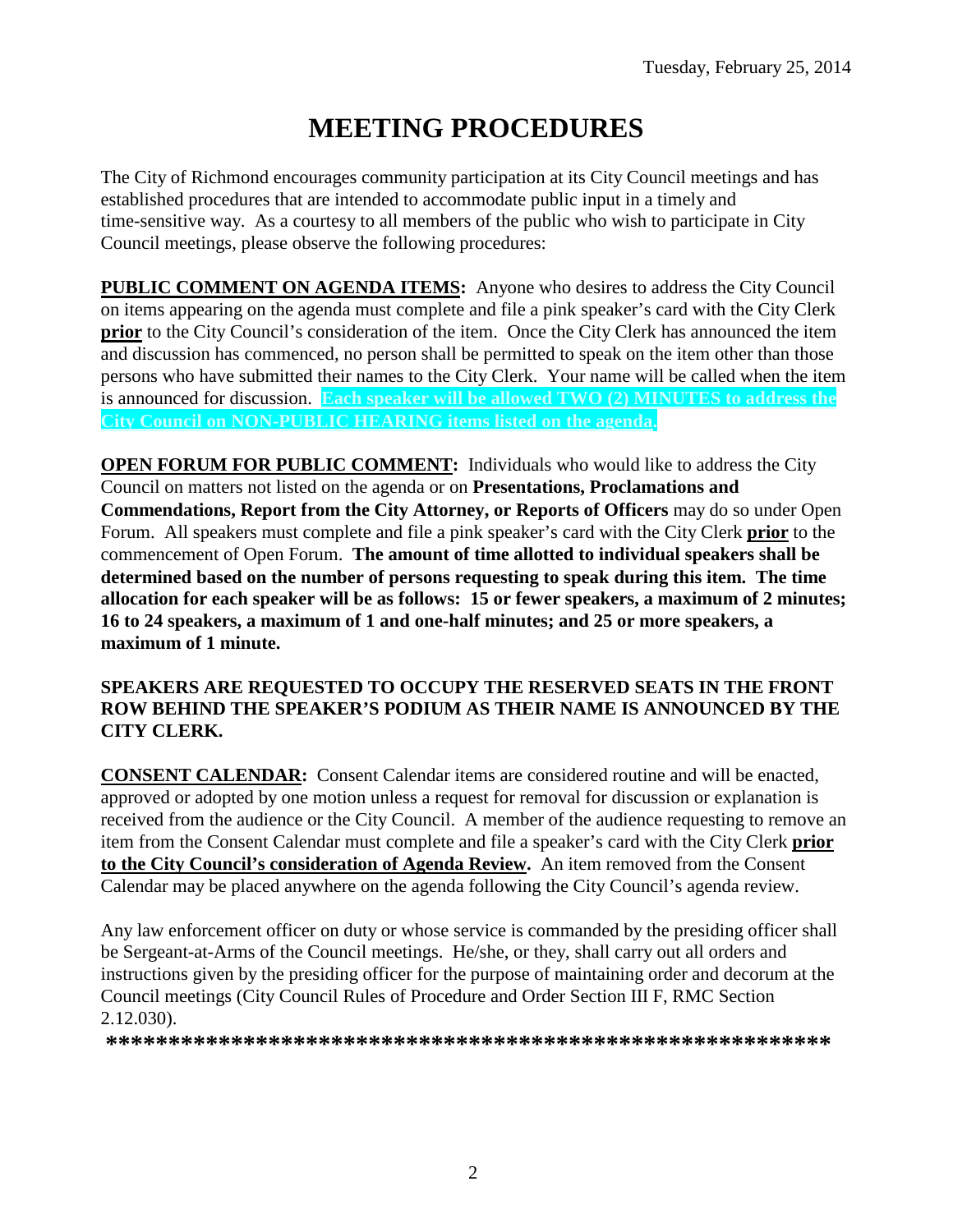# **OPEN SESSION TO HEAR PUBLIC COMMENT ON CLOSED SESSION ITEMS**

5:30 p.m.

- **A. ROLL CALL**
- **B. PUBLIC COMMENT**

#### **C. ADJOURN TO CLOSED SESSION**

## **CLOSED SESSION**

Shimada Room of the Community Services Building

#### **A. CITY COUNCIL**

**A-1.** CONFERENCE WITH LEGAL COUNSEL - EXISTING LITIGATION (Subdivision [a] of Government Code Section 54956.9):

Riley vs. City of Richmond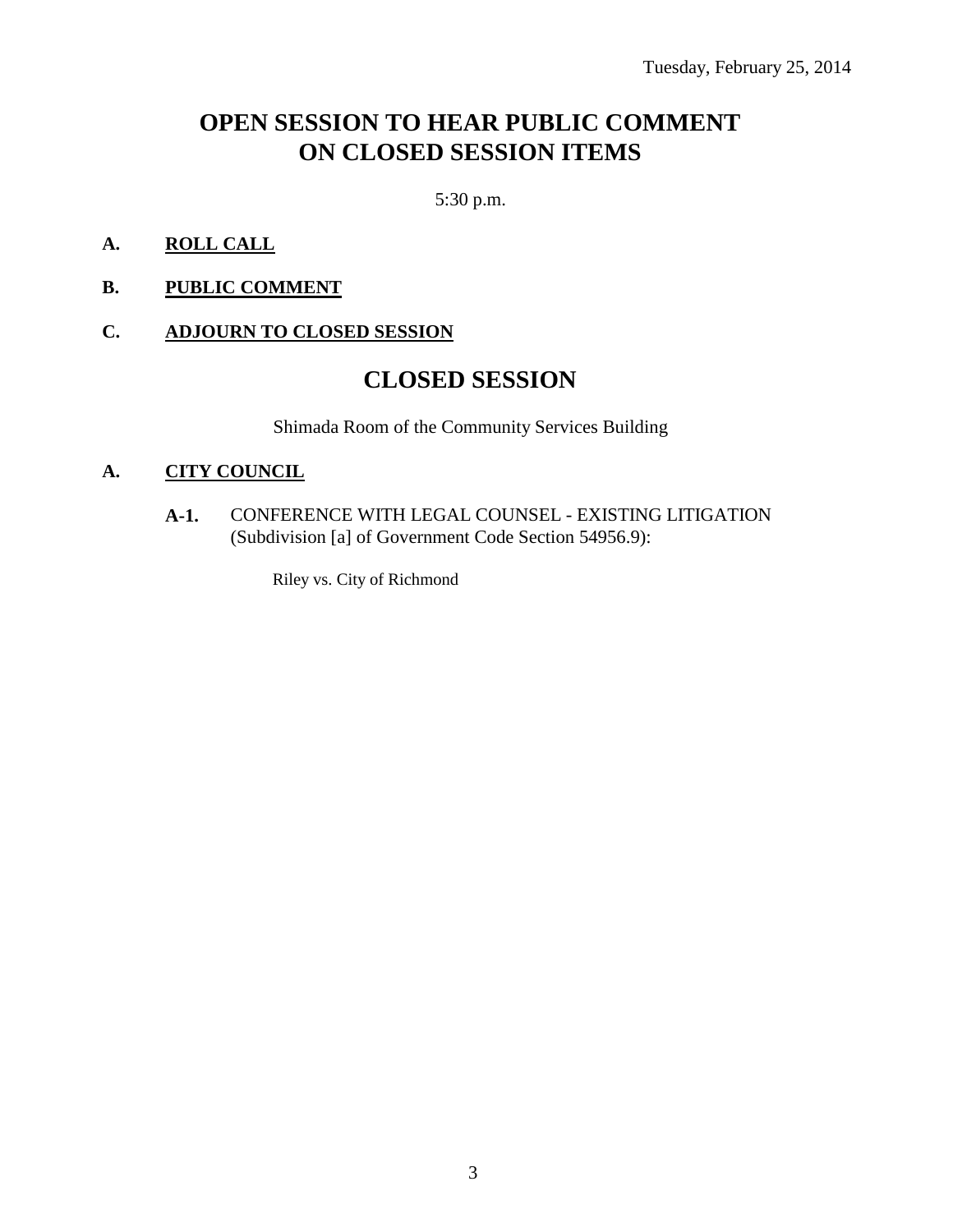# **SPECIAL MEETING OF THE RICHMOND CITY COUNCIL**

6:30 p.m.

- **A. PLEDGE TO THE FLAG**
- **B. ROLL CALL**
- **C. STATEMENT OF CONFLICT OF INTEREST**

### **D. AGENDA REVIEW**

#### **E. PRESENTATIONS, PROCLAMATIONS, AND COMMENDATIONS**

- **E-1.** PROCLAMATION acknowledging Rodney "Alamo" Brown for writing the book If My Eyes Could Rewind - The Real Richmond, California Story - Mayor McLaughlin (620-6503) and Councilmember Boozé (620-6593).
- **E-2.** RECOGNIZE the newly installed officers for the Richmond Branch of the NAACP - Mayor McLaughlin (620-6503) and Councilmember Booze' (620- 6593).
- **E-3.** PROCLAMATION recognizing March 2014 as International Women's Month Mayor McLaughlin (620-6503).

### **F. REPORT FROM THE CITY ATTORNEY OF FINAL DECISIONS MADE AND NON-CONFIDENTIAL DISCUSSIONS HELD DURING CLOSED SESSION**

### **G. OPEN FORUM FOR PUBLIC COMMENT**

### **H. STUDY SESSION - NOT EARLIER THAN 7:00 P.M.**

- **H-1.** RECEIVE a report on bicycle safety tips and resources Vice Mayor Beckles (620-6568).
- **H-2.** RECEIVE a presentation concerning the City of Richmond Health in All Policies (HiAP) strategy and ordinance - City Manager's Office (Bill Lindsay 620-6606).
- **H-3.** RECEIVE a presentation from Holland & Knight regarding their activities in doing advocacy work on behalf of the City of Richmond - City Manager's Office (Bill Lindsay 620-6512).
- **H-4.** RECEIVE a presentation on a grant-funded strategy to provide free Internet access for low income Richmond residents - Information Technology (Sue Hartman 620-6874).